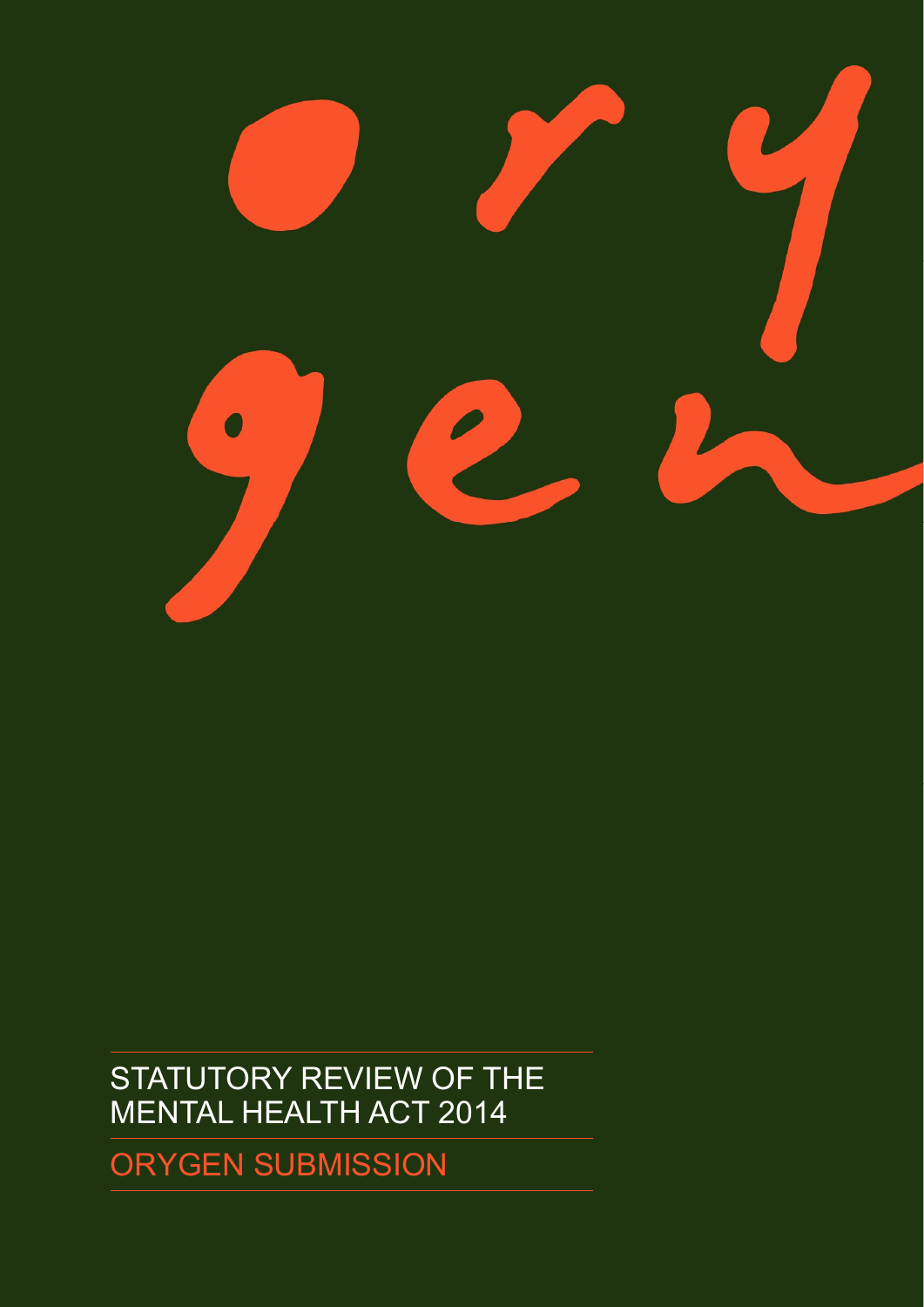### EXECUTIVE SUMMARY

Orygen welcomes the proposal to enact new legislation to replace the Mental Health Act 2014. The development of a new legislative regime provides an opportunity to build the structure of a new mental health system in Western Australia that promotes wellbeing and provides a prompt and wide-ranging set of early interventions for mental ill-health.

The proposals within the discussion paper are generally supported. However, there is scope for considering the following amendments to those proposals:

- involving people with lived experience in the review and consideration of complaints against breaches of the Act
- shortening the detention period for people detained under the provisions of the Act
- expanding the situations in which an explanation of rights occurs
- clarifying when a practitioner may make a decision contrary to an advance health statement
- providing an upper-time bound on when a further opinion must be provided
- reducing the time by which mental health advocates must make first contact with a person
- enshrining lived experience voices within the Mental Health Executive Committee, the Community Mental Health, Alcohol and Other Drug Council, and Mental Health Tribunals.

If you wish to discuss anything with Orygen's submission please contact Cameron Boyle, Senior Policy Analyst at Cameron.Boyle@orygen.org.au.

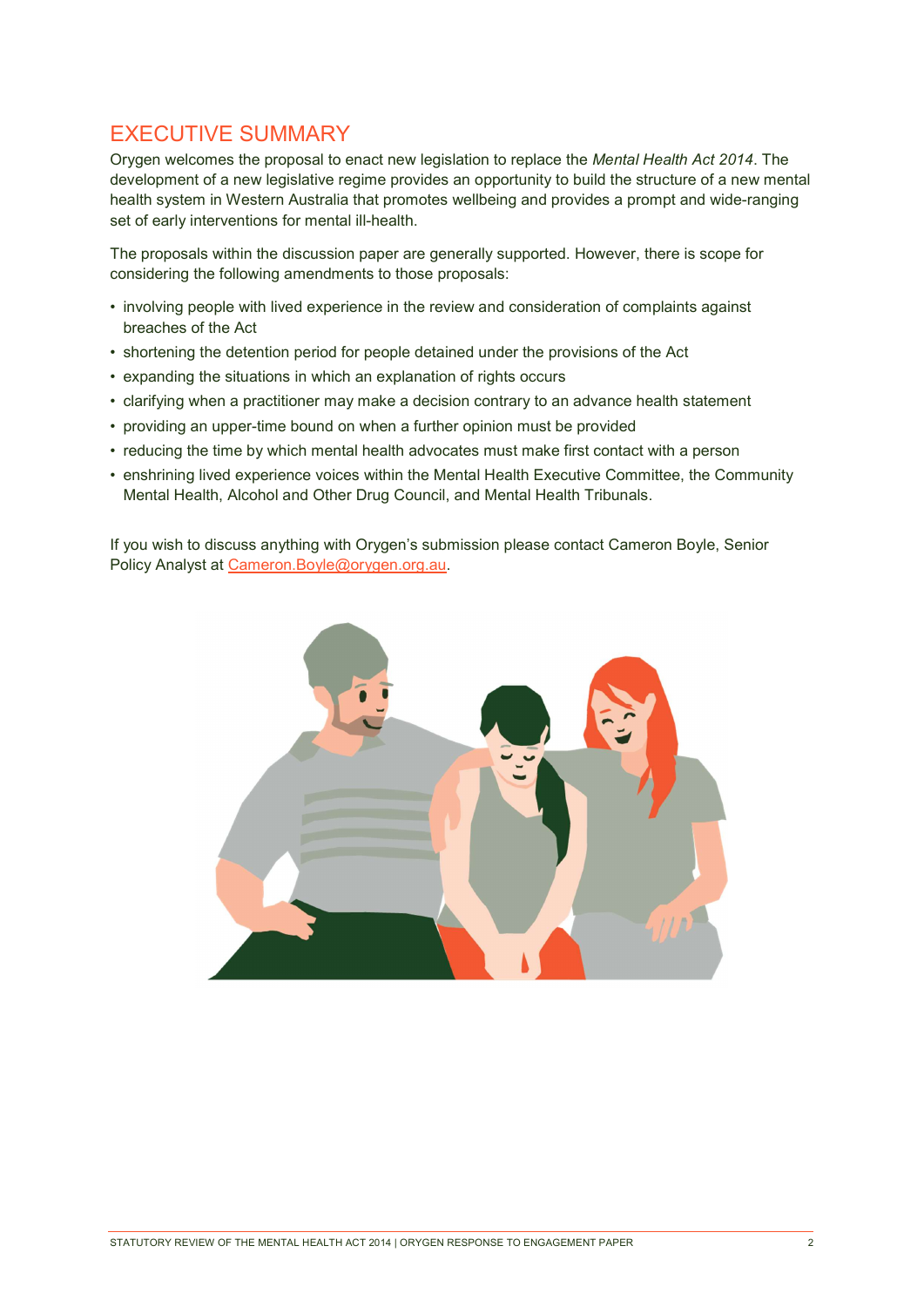### ABOUT ORYGEN

Orygen is the world's leading research and knowledge translation organisation focusing on mental illhealth in young people. At Orygen, our leadership and staff work to deliver cutting-edge research, policy development, innovative clinical services, and evidence-based training and education to ensure that there is continuous improvement in the treatments and care provided to young people experiencing mental ill-health.

Orygen conducts clinical research, runs clinical services, supports the professional development of the youth mental health workforce and provides policy advice relating to young people's mental health. Our current research strengths include: early psychosis, mood disorders, personality disorders, functional recovery, suicide prevention, online interventions, neurobiology, and health economics.



### ABOUT THIS SUBMISSION

Orygen welcomes the opportunity to provide a submission on the development of the Mental Health Act 2014 (the MH Act).

Orygen's submission is focused on opportunities to optimise the MH Act to ensure accessible, appropriate, effective and evidence-based mental health supports for young Western Australians (aged 12 to 25 years). This submission is based on Orygen's experiences as a research and knowledge translation organisation focused on youth mental health. The structure of this submission reflects the order of the relevant provisions in the MH Act, not a prioritising of suggested ammendments.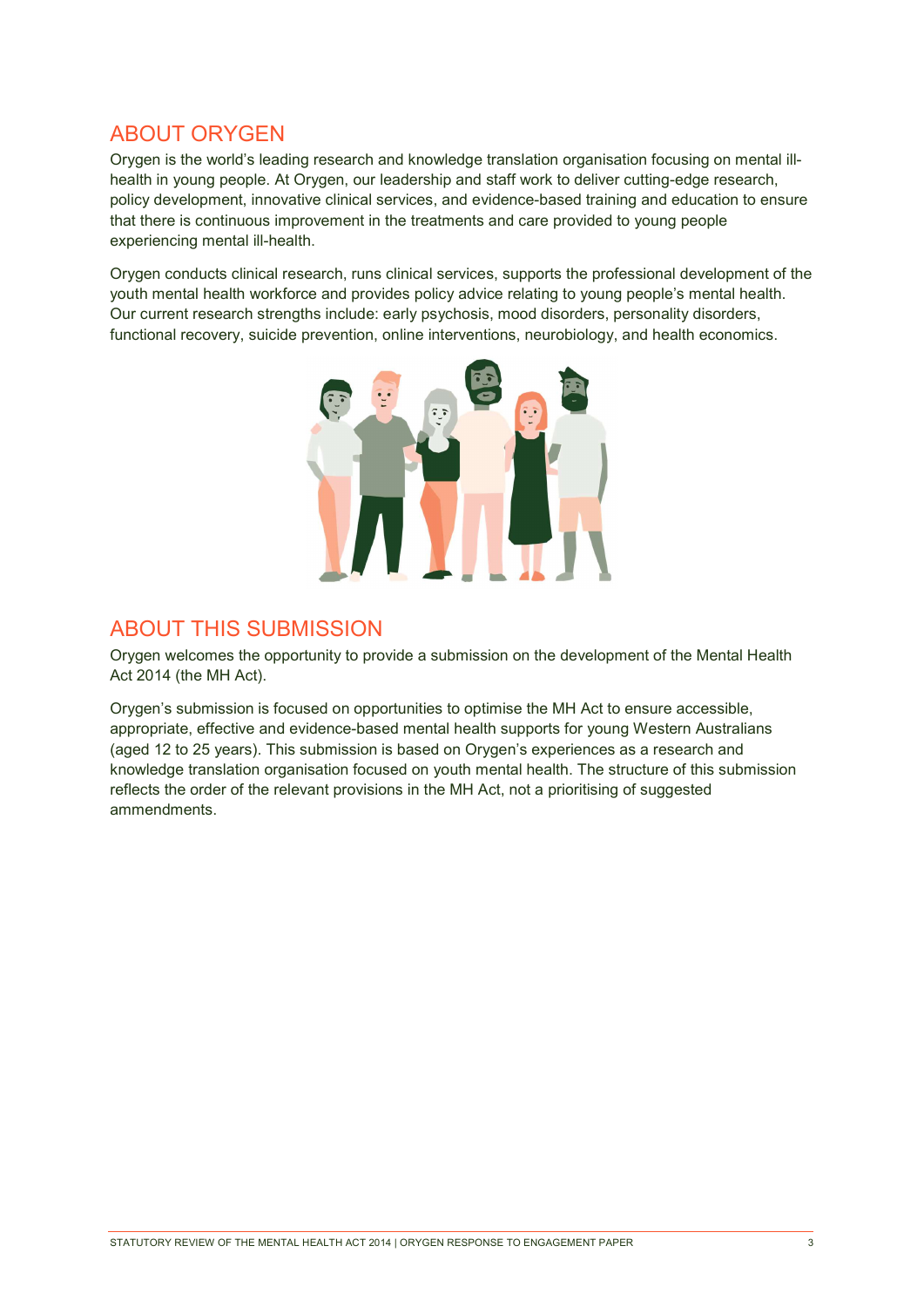### CHARTER OF MENTAL HEALTH CARE PRINCIPLES - COMPLIANCE

### RELEVANT PROVISIONS

- Part 4 of the MH Act
- Part 19 of the MH Act

#### ORYGEN RESPONSE

Orygen supports the continuing provision of the Charter of Mental Health Care Principles within the MH Act. Providing such a clear statement of the rights of peoples helps protect the wellbeing of all those within WA's mental health system.

Orygen would like to submit with respect to the investigation of complaints against potential contraventions of the Charter. It is important that the entity with oversight responsibility for complaints should be free of concerns about service delivery and funding in order to enable both actual and perceived independence. The Health and Disability Services Complaints Office (HaDSCO) has that independent character, and accordingly a body akin to HaDSCO should continue as the primary investigator of complaints.

However, Orygen would like to ensure that people with lived experience are involved in the determination and investigation of complaints. Currently Part 19 of the MH Act seems to provide that investigations by HaDSCO are primarily undertaken internally with little reference to external stakeholders. While a more streamlined process allows for relatively prompt consideration of complaints, Orygen considers that this priority is outweighed by the need to reflect a lived experience voice within HaDSCO.

Accordingly, Orygen considers that there could be value in providing a provision in the proposed MH Act to provide that the Director of the Complaints Office at HaDSCO must have regard to the views of at least one person with relevant lived experience to the subject matter of the complaint. In determining what is 'relevant lived experience', consideration must be given to age to ensure that young people with lived experience are consulted in matters relevant to young people. It's recognised that 'relevant lived experience' could be a challenging concept to interpret, as it may also capture factors as broad as demographics, mental health condition, and service location. Regardless, we still consider there is value in providing for such a concept in order to enshrine lived experience within the complaints process.

In order to strengthen this provision, HaDSCO should employ a range of people with lived experience of the Western Australian mental health system to assist in the determination and investigation of complaints.

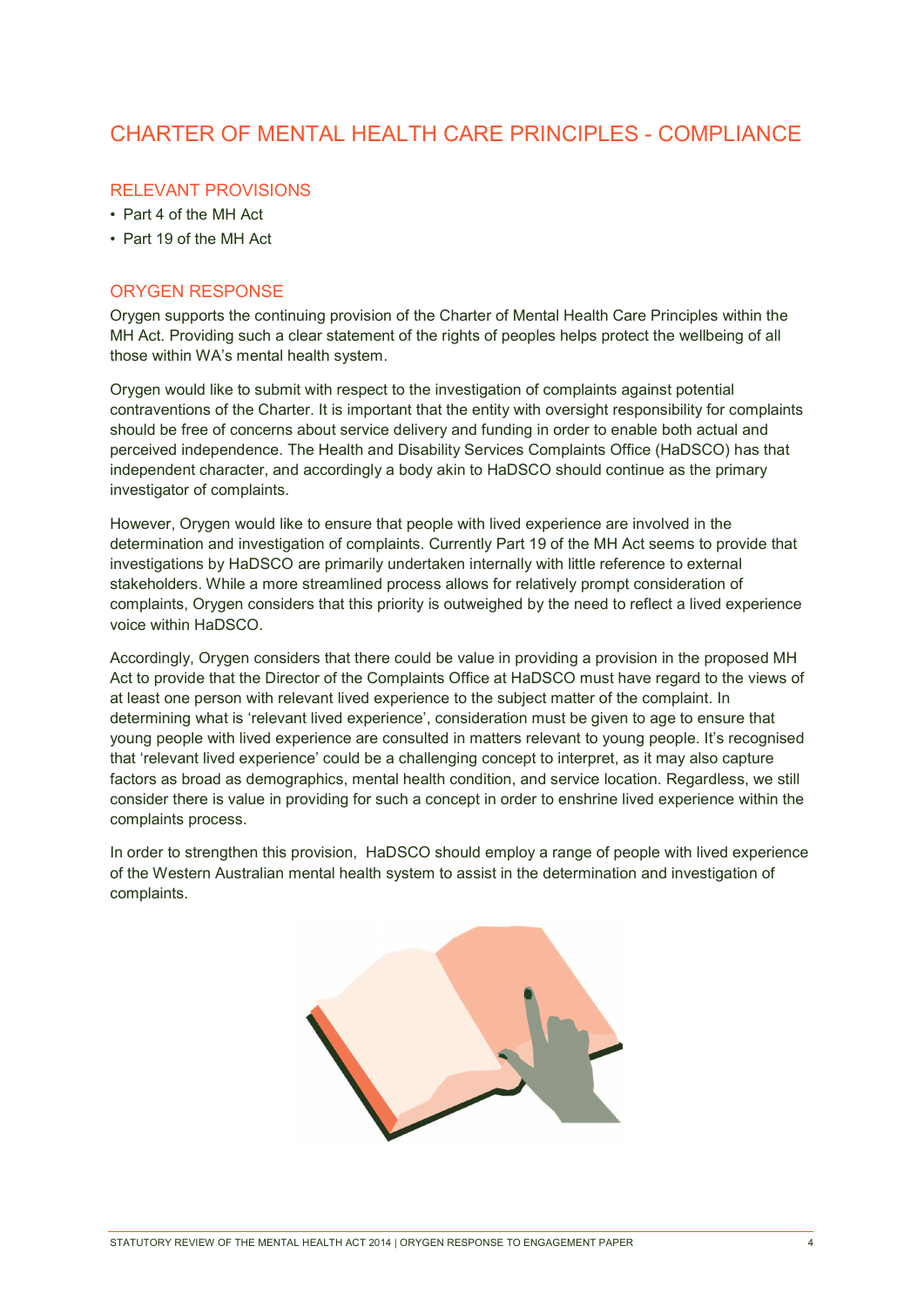### DETENTION UNDER A TREATMENT ORDER

#### RELEVANT PROVISIONS

• Part 7 of the MH Act

### ORYGEN RESPONSE

#### LENGTH OF DETENTION PERIOD

Section 87 of the MH Act provides that an involuntary inpatient can be detained for a maximum of 21 days if an adult, or 14 days if a child. Orygen considers that these periods of detention are too long due to the potentially significant impacts for a young person if they are left under an ill-considered, hastily provided or misapplied detention order for such a length of time.

There are examples of shorter review periods for detention orders in interstate legislation. In the Mental Health Act 2007 (NSW), a review of a community treatment order can be heard in a minimum of three days if the person is detained in a mental health facility, and a minimum of 14 days if they are not detained in a mental health facility. Under the Mental Health Act 2013 (Tas), an initial compulsory assessment order (which has effect for 24 hours) can only be extended for a maximum of four days prior to the Tasmanian Mental Health Tribunal considering whether a treatment order should be issued.

Orygen does not consider that a review period of less than seven days is necessarily viable as it can take this long to examine and review the impacts of treatment. Instead, we propose that the assessment period in the Mental Health Act 2014 be lowered to somewhere between 14 days for adults, and 10 days for a child. This time period balances the risk of harm to a compulsory order being in place too long while providing sufficient time to understand the impact to a person's mental health.

Orygen is mindful of the potential impacts of such a proposed change and suggests consultation be undertaken with consumers and mental health practitioners to understand the impacts of shortening the maximum time for detention period.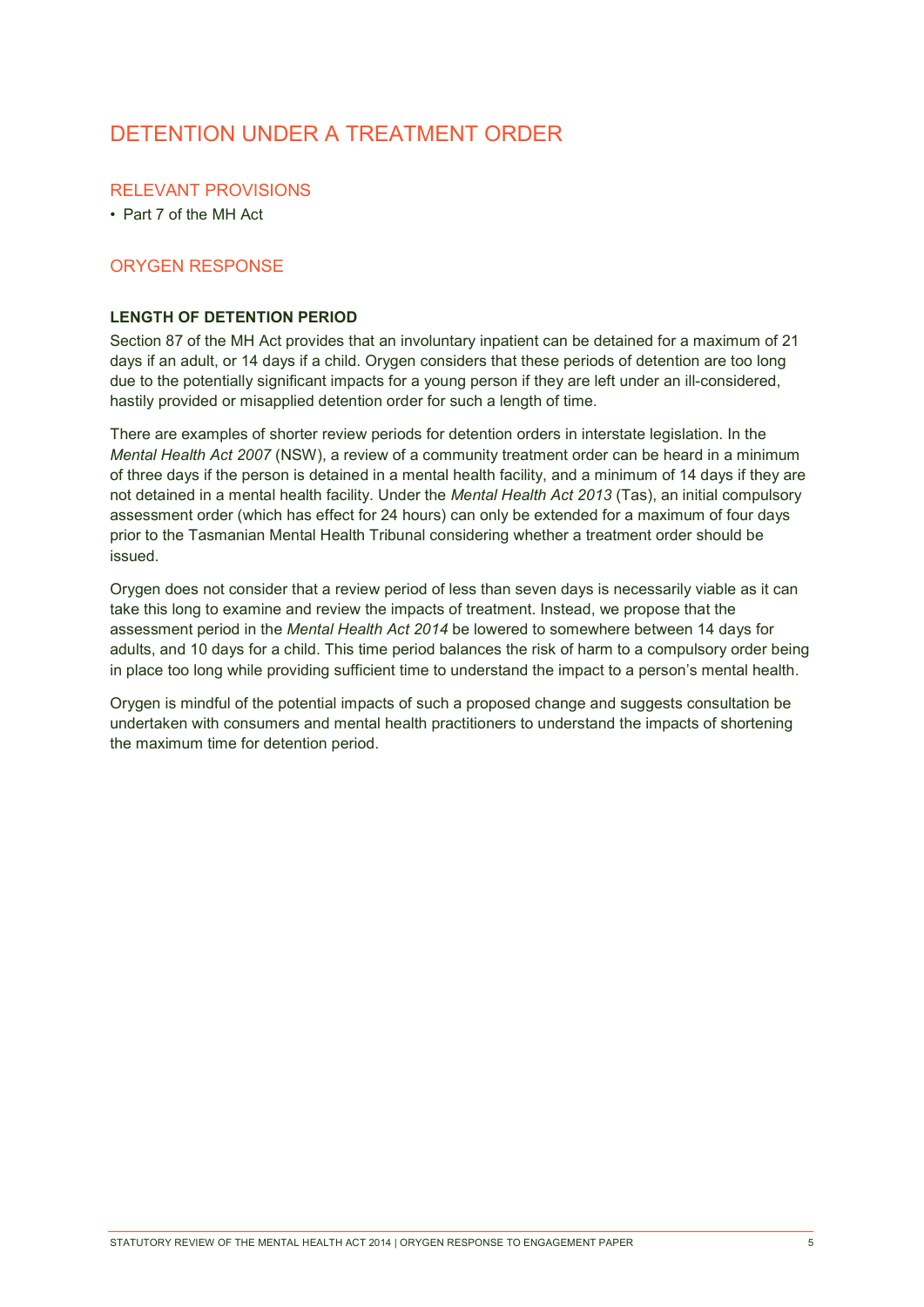# PROTECTION OF PATIENT RIGHTS

#### RELEVANT PROVISIONS

- Part 2, Division 3 of the MH Act
- Part 13, Division 2 of the MH Act
- Part 16 of the MH Act

### ORYGEN RESPONSE

#### EXPLANATION OF RIGHTS – EXPANSION

The MH Act is currently quite comprehensive in outlining where and how a person is to have their rights under the act explained to them. However, the current section 243 of the MH Act is largely limited to situations where a person is either involuntarily admitted to the mental health system, or appearing voluntarily at a hospital.

Orygen suggests that the explanation of rights should be expanded to occur at all entry points to the mental health system. This incorporates consumer's rights into the language of treatment from the earliest stages and will increase consumer literacy in those rights.

If there is to be a focus on understanding statements of rights and improving consumer literacy, then Orygen's view is that this should start as soon as possible. While not strictly a legislative issue, Orygen supports the benefits of delivering mental health awareness courses in secondary schools. Such an approach would help decrease the stigma of mental ill-health, in addition to improving awareness of the mental health system.(1)

#### REGISTER OF ADVANCE HEALTH DIRECTIVES

In both the MH Act and the Guardianship and Administration Act 1990, there does not seem to be any mandatory provision requiring that advance health directives be registered. One of the key issues that came out of the Victorian Royal Commission into Mental Health was the suggestion that advance statements be made accessible for service practitioners through a central register.

In a similar vein, it is worth considering the enshrining such a central register in legislation to ensure that mental health practitioners are readily able to access advance health directives.

#### SUBSTITUTED DECISION MAKING

For consumers who make an advance health directive, one of the main concerns is that their wishes as outlined in the directive will not be considered, or be overridden.

The MH Act currently provides, through sections 7, 8 and 179, how a psychiatrist must consider a person's wishes as demonstrated through statements such as an advance health directive.

However, the MH Act is not clear in outlining the circumstances in which a person's wishes may be overridden. While a psychiatrist is required to provide written records of any decisions that were inconsistent with a person's wishes, Orygen considers there is value in the proposed act giving some guidance as to when this could occur.

A possible option for how this could look can be seen in section 73 of the Mental Health Act 2014 (Vic). This provision gives two circumstances in which a person's wishes may be overridden:

- If the patients wishes are not clinically appropriate; or
- If the treatment requested in the patients wishes are not ordinarily provided by the relevant mental health service.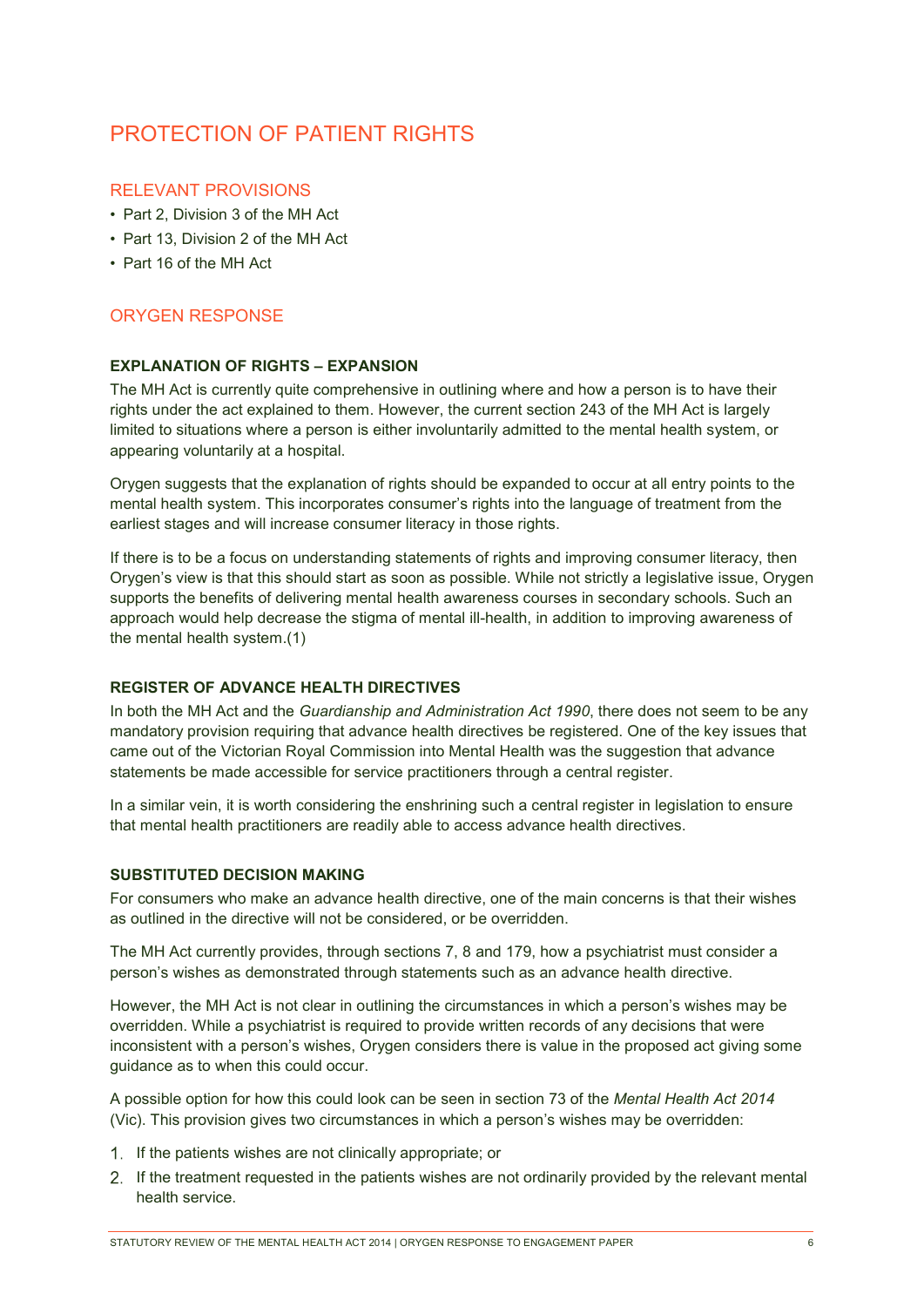Orygen supports the inclusion of this first criteria in any updated legislation, as there are circumstances where a person's wishes may not be clinically appropriate. However, Orygen does not necessarily support the requirement that a person's wishes be overridden if the services are not ordinarily provided by the relevant mental health service.

The risk with this requirement is that it could lead to equity issues depending upon service availability. If a consumer is in a region with a comparatively lower level of service availability, then there is an increased chance that their needs as specified in the advance statement may not be able to be met. In that situation, the 'treatment ordinarily provided' language would enable substitution, where a consumer in a region with greater access to services would be able to have their needs met.

One option is to instead use language akin to 'treatment reasonably provided by a designated mental health service.' This would limit issues of service equity and instead become a more objective examination of whether the treatment is ordinarily provided by Western Australian service providers.

#### INFORMATION SHARING

Currently, sections  $249(2)$  and  $577(1)(q)$  of the MH Act provide that a person has the ability to consent to the use or disclosure of their personal information.

For the purposes of this legislation, there needs to be consideration of what occurs when a person does not have the capacity to consent. There potential circumstance in which a person's mental health has declined to the point where they can no longer have sufficient capacity to make such decisions.

It is worth examining whether these information sharing provisions could be adapted to provide for a nominated person to provide consent to the use or disclosure of personal information. Currently the powers of a nominated person under section 266 of the MH Act are primarily centred around making treatment-related decisions. It is not an undue expansion of these powers to provide that the nominated person can also make decisions with respect to information.

#### FURTHER OPINIONS

Section 182(4) of the MH Act provides that a further opinion must be provided 'as soon as practable' after receiving the request for a further opinion.

The language 'as soon as practicable' provides for a subjective examination of the circumstances of the psychiatrist. If they are busy or otherwise unavailable, this could potentially justify the further opinion not being provided for an extended period of time.

One option to reduce the waiting period for further opinions is to provide an upper time-bound on when requests must be responded to by the second psychiatrist. Due to the often time-specific nature of mental health care, it is vital that any second opinion be accessed promptly. Orygen doesn't have any feedback on the length of such an upper time-bound for second opinions, yet suggests that any period os set following consultation with service practitioners and people with lived experience of mental illhealth.

If such a change were introduced, it would lessen the time taken to access a second opinion. Such a change should only occur following due consideration of the resourcing needs of the mental health sector. If such a change were bought in without proper resourcing, it would significantly impact currently practising psychiatrists.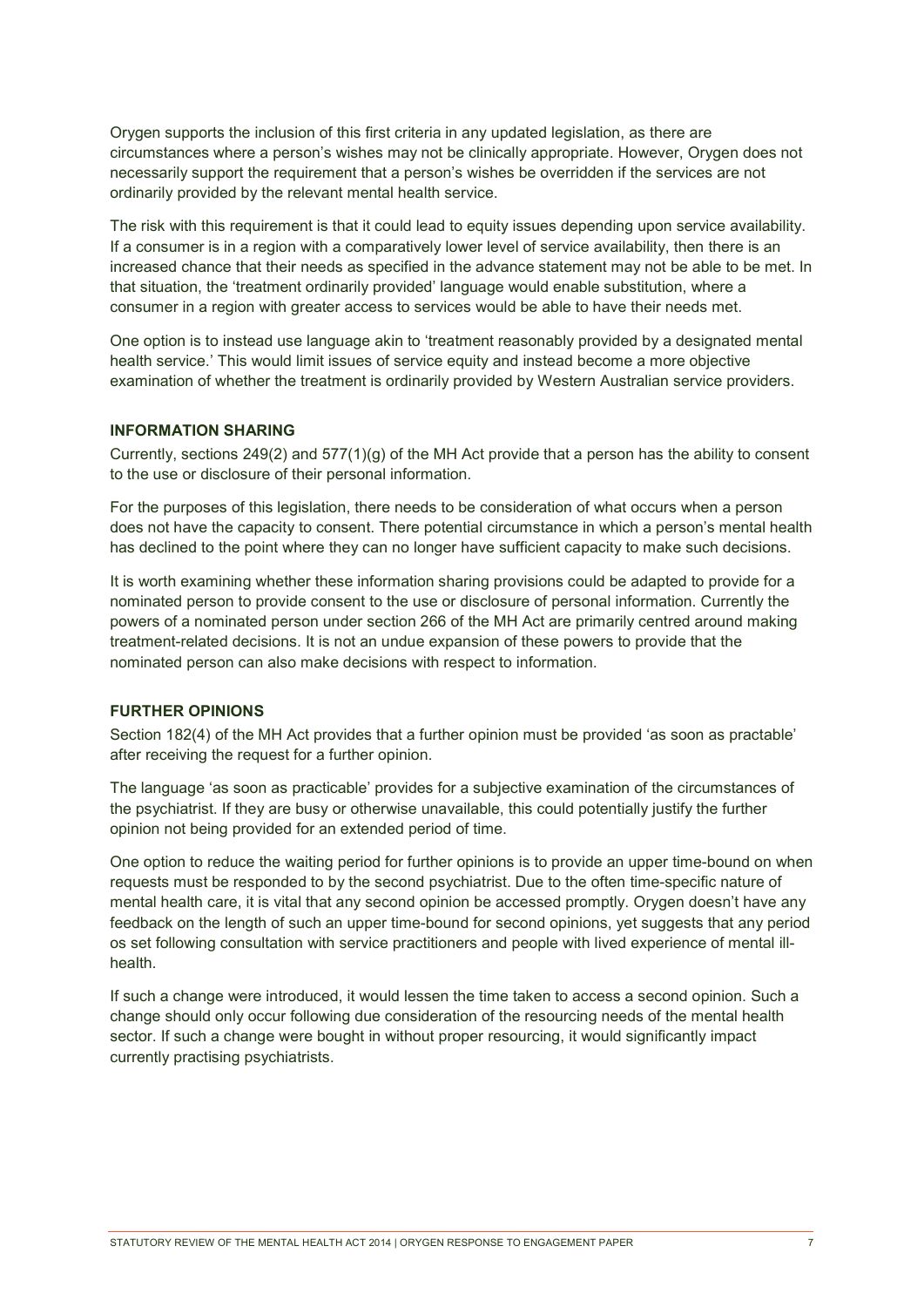# MENTAL HEALTH ADVOCATES – DUTY TO CONTACT

#### RELEVANT PROVISIONS

• Part 20, Division 2 of the MH Act

#### ORYGEN RESPONSE

Section 357 provides that an identified person who is detained under the MH Act must be visited by a mental health advocate 'as soon as practicable', or within a certain period of time following the making of the request. The period of time varies depending on the circumstances of the patient. For an adult under an involuntary treatment order, the initial contact for a mental health advocate must occur within seven days.



Orygen is concerned about the risk that patients will not be seen until the end of their respective waiting period. Using the language 'as soon as practicable' provides for a subjective examination of the circumstances of the mental health advocate. If advocates are busy or otherwise unavailable, this could potentially justify a consumer not being attended until the end of the waiting period. This is important as there are potentially significant impacts that can occur to a consumer in that period.

There are further concerns regarding the equity of these provisions. Under the current provisions a 17 year old is classed as a child, and only therefore has to wait a maximum of 24 hours before being seen by a mental health advocate. However, once that person turns 18, they are now classed as an adult and potentially have to wait up to seven days to see a mental health advocate. For young adults, the risk of harm from an involuntary treatment order is functionally similar to that of an adolescent.

Accordingly, Orygen proposes that the maximum time for a mental health advocate to visit an adult be reduced. Ideally, there would be equity between children and adults, meaning that mental health advocates must make first contact within 24 hours.

An alternative is that the legislation provide for a definition of 'children and young people' for the purposes of this section which classifies all people 25 years and younger as 'children and young people'. This would provide support for young people while

miniminsing the risk of over-burdening mental health advocates by providing for a 24 hour contact requirement for all patients.

It is recognised that such proposed changes would place an increased burden upon mental health advocates. However, this may be managed with increased investment in the advocacy program.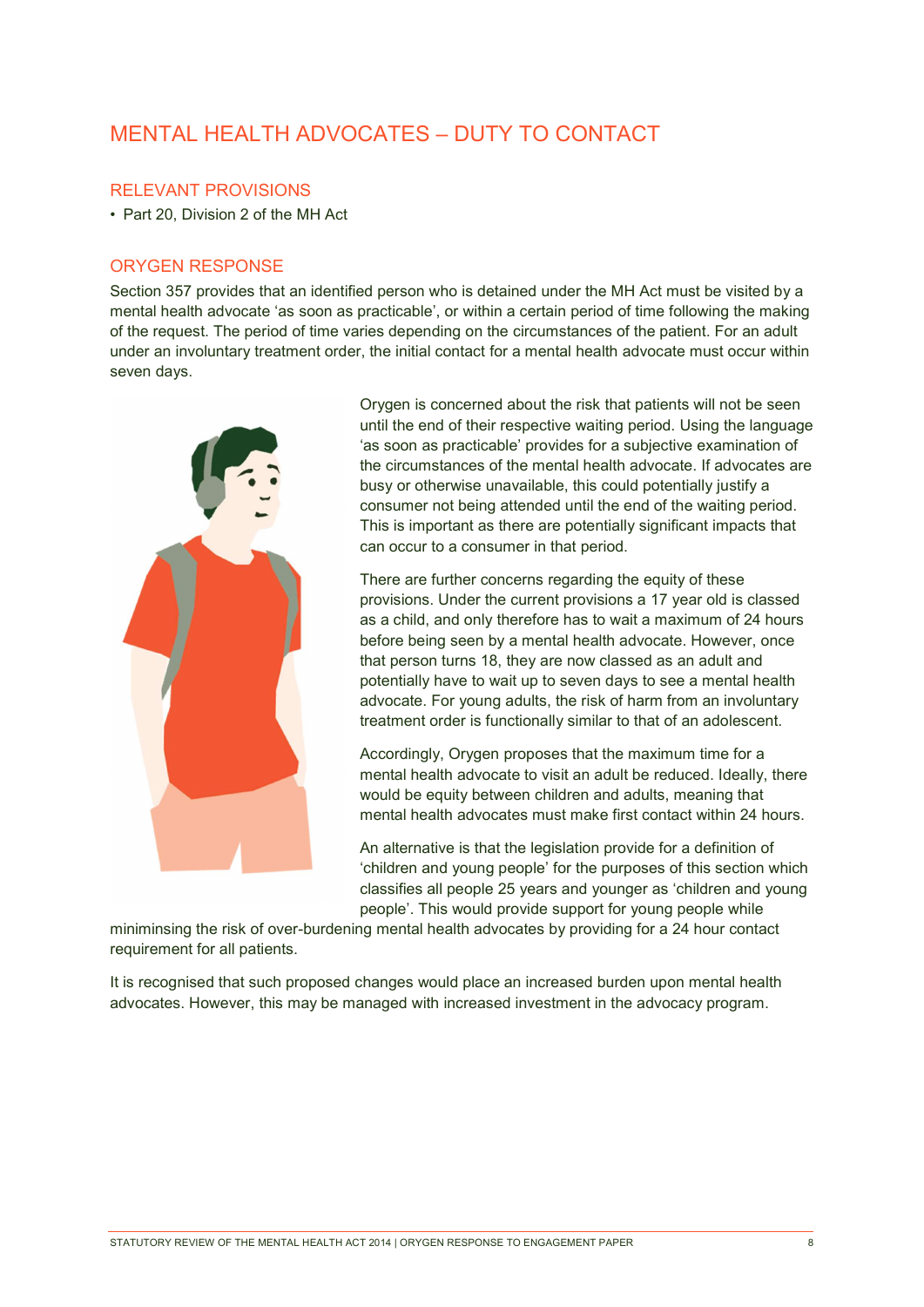# LIVED EXPERIENCE

#### RELEVANT PROVISIONS

• Part 21, Division 14 of the MH Act

#### ORYGEN RESPONSE

Orygen recognises the engagement of people with lived experience in the Mental Health Executive Committee (MHEC) and the Community Mental Health, Alcohol and Other Drug Council (CMC). Lived experience voices need to be involved at all levels of the new governance framework. However, it is also important to recognise the value in including representation of different lived experience backgrounds and experiences.

Accordingly, it is it is recommended that young people's voices are enshrined at all levels of the new mental health governance system. Young people are a cohort that is uniquely impacted by mental illhealth. The onset of mental ill-health generally occurs in young people, with 50 per cent of mental illhealth onset occurring before the age of 15 years and 75 per cent by the age of 24 years.(2)

Orygen proposes two primary options to reflect youth lived experience within the proposed MH Act. The first is to prescribe the membership of the Mental Health Executive Committee (MHEC) and the Community Mental Health, Alcohol and Other Drug Council (CMC) within the Act. Including lived experience within these governance structures is in line with the recent recommendations of the Victorian Royal Commission into Mental Health who (in recommendations 4 and 44) provided that people with lived experience must be involved in mental health governance.

In a similar vein to the language in section 211(2)(a) of that Act, there could be provision in the MH&W Act that at least two members of the MHEC and the CMC must be a young person (aged between 18 to 26 years) with experiences of mental ill-health. The reason for two young people is that there is an increased risk that a single young person will be isolated within a greater group setting, so having two young people enables them to support each other.

The second option is to amend the existing section  $476(2)(c)$  to provide that the non-lawyer/nonpsychiatrist member of the mental health tribunal must be a person with relevant lived experience. While the current provision does not prevent a person with lived experience being appointed to the tribunal, there is value in enshrining lived experience directly in the Act.